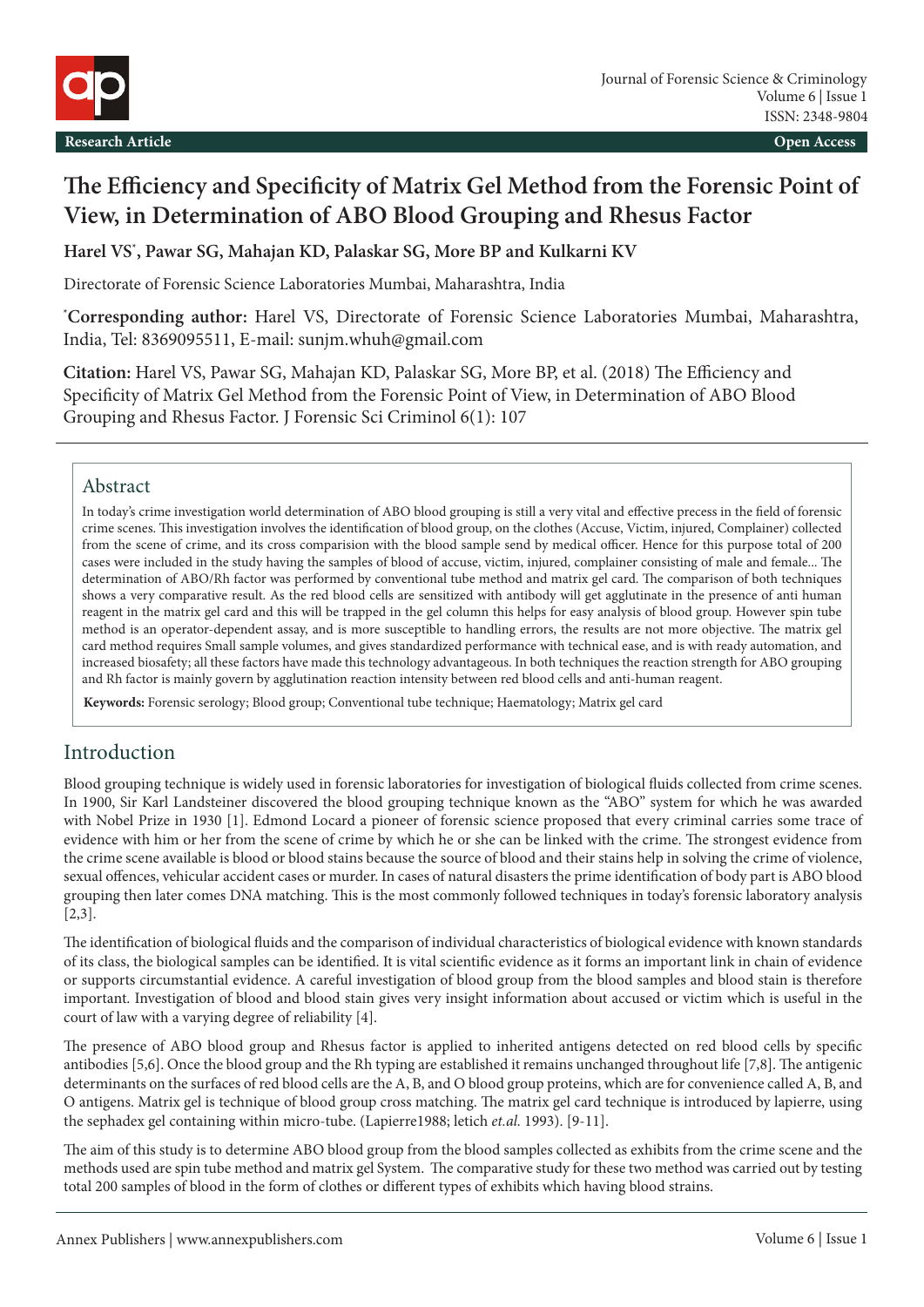This study is carried out for the comparative study between spin tube method and matrix gel card method for blood group identification on the basis of efficacy sensitivity and specificity [12-14].

## Material and Method

## **Chemicals and reagents**

1. The Matrix AHG (Coombs) test card:- Matrix forward and reverse grouping card with auto control has six micro-tubes prefilled with auto control a gel in a suitable buffer. The first three micro-tubes contains Monoclonal Anti-A, Anti-B and Anti-D. The forth, five and six number Micro-tubes has neutral gel. The Forth tube is used as negative control. The fifth and sixth are used for reverse grouping.

2. Red Blood cells:- The Fresh blood samples of "A, B and O" blood group were kindly procided by blood bank of J.J. group of Hospitals, Mumbai, Maharashtra, India.Matrix card reader ( Matrix Auto Max-80)

- 3. Matrix Diluent- LISS:- for three preparation of fresh cells.
- 4. Gel card centrifuge (Imperial Biotech LLP, Tulip gel card centrifuge)
- 5. Micropipette

## **Methodology**

In the conventional spin tube method the ABO forward grouping is determined in the presence of the blood group antigens A, B and O by testing the RBC's with known antisera, specifically Anti-A, and Anti-B. On the other hand, the ABO reverse grouping method results into the presence of the expected ABO blood group antibodies by testing the serum or plasma with known A1 and B red blood cells. In case of matrix gel test the ABO forward grouping were performed in the Anti-A, Anti-B, micro-tubes, which contain the specific antibody incorporated into the gel.

#### **Conventional method of ABO grouping**

ABO blood group can be determined from the fresh blood samples by detection of antigens on RBC'S (forward method) or detection of antibodies in serum (reverse method). The blood samples are received in sterile bulb by forensic laboratories from the medical officers. The testing sample is taken into the tube and saline 0.2%, was added to the sample. This mixture was then centrifuged at about 3000 rpm for five minutes. The supernatant was then discarded and the suspended cells were rewashed with saline for two times. Resuspend the button of cells in fresh normal saline. After this the cell suspension was prepared in 2% saline.

#### **Forward method**

In the tile with two cavities added one drop of anti-A serum and anti-B serum in the above marked cavities A and B respectively. Added one drop of about 2% cell suspension in each cavity and mixed the contents thoroughly. The tile was roated for 5 minutes and results were examined macroscopically as well as microscopically for agglutination.

#### **Reverse Method**

Removed the serum carefully. Marked the cavities of tile as A and B. Added one drop of serum in each cavity. Added one drop of 2% cell suspension of A and B cells in the respective cavities and rotated the tile for 5 minutes results are examined macroscopically as well as microscopically for agglutination.

#### **Matrix gel card Method**

In this method ABO reverse grouping was performed in the buffer gel micro-tubes. Formation of agglutination indicates the presence of an antigen-antibody reaction, while lack of agglutination indicates the absence of an antigen-antibody reaction. Agglutinated red blood cells are trapped in the gel at various levels within the micro-tube depending on the size of the agglutinates. Free non agglutinated red cells pass through the gel and form a button of red blood cells on the bottom of the micro-tube. The control micro-tube must be negative for the results to be valid. In the gel test, the reagent red blood cells are combined with sample serum/plasma in the upper reaction chamber of the micro-tube of card. Following an incubation period to enhance antigen/ antibody interaction, the sensitized red blood cells react with the antibodies incorporated in the gel of the micro-tube during a centrifugation step. Agglutination indicates the presence of an antigen/antibody reaction while lack of agglutination indicates the absence of an antigen/antibody reaction. Agglutinated red blood cells become trapped in the gel at various levels within the microtube, depending on the size of the agglutinates. Free non agglutinated red blood cells pass through the gel and form a button of red blood cells on the bottom of the micro-tube.

#### **Sample preparation for forward grouping**

Prepared 5% of blood cells suspension in matrix diluent LISS, by taking 0.5 mL LISS + 50 µL of whole blood or 25 µL of packed blood cells. Mixed gently and used for forward grouping.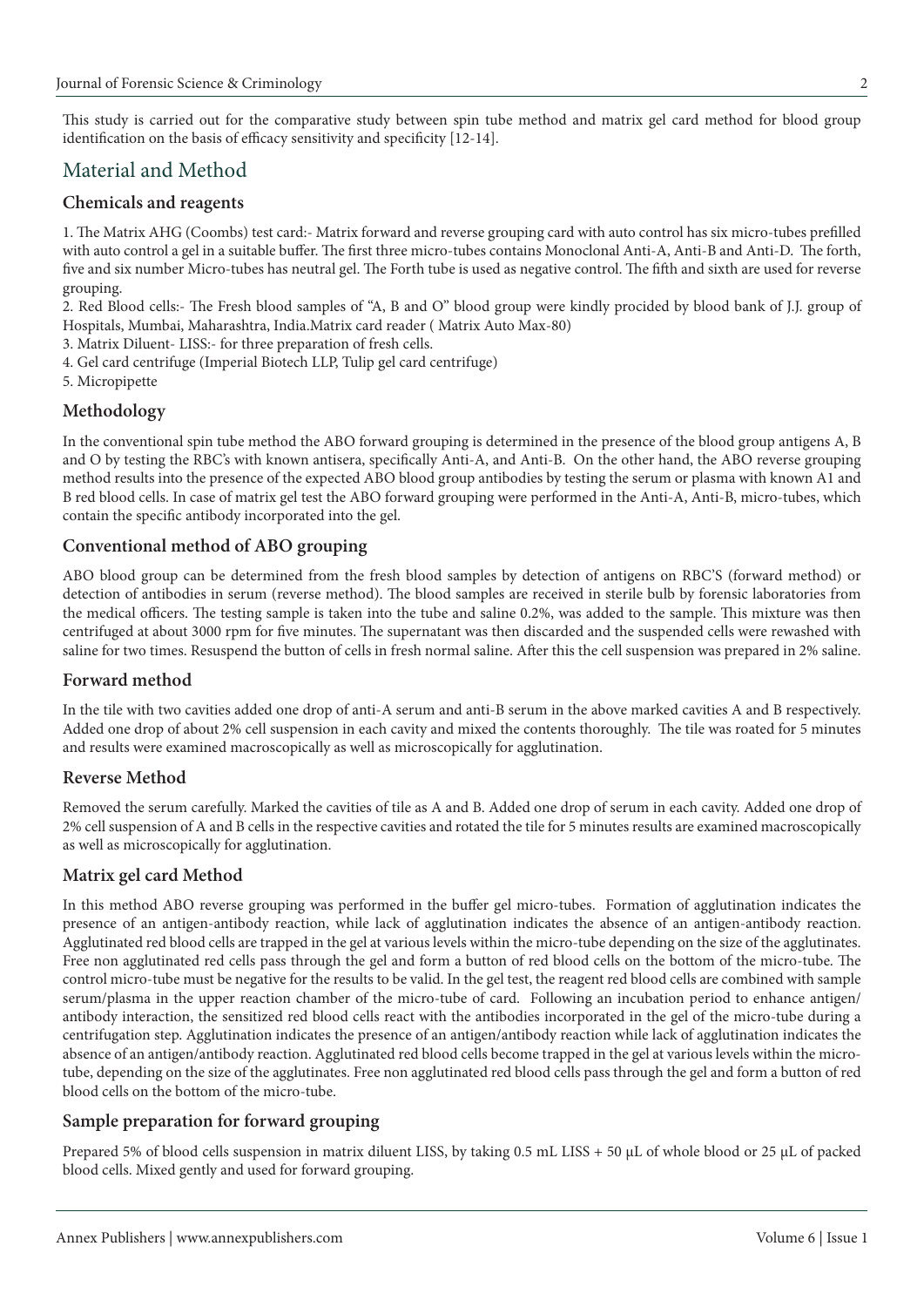## **Sample preparation for reverse grouping**

Prepared 0.8% blood of cells suspension in matrix diluent LISS as follows: - Washed fresh A, B cells with 0.9% saline till the supernantant is clear. Add 1 mL of LISS in Each labelled test tubes as A and B. Used for reverse grouping.

#### **Procedure**

Pipetted 10 µL of 5% blood cell suspension in the microtubes 1 to 4 (A-B- -D- Control). Pipetted 50 µL of 0.8% known 'A' blood cell suspension in the microtube 5. Pipetted 50 µL of 0.8% Known 'B' blood cell suspension in the microtube 6. Pipetted 50 µL of serum of A and B in the microtubes 5 and 6. Allowed the card to incubate for 10 min.at room temperature. The card was removed and the results were recorded.

Agglunation in the forwarding grouping and either haemolysis or Agglunation in the reverse grouping were interpreted as a positive reaction. The results of ABO and Rh type of samples were recorded [15-17].

## Results

The reaction strength may be recorded by grading of the Agglutination Reaction Intensities:-

The Red blood cells possesing the corresponding antigen will agglutinate in the presence of specific antibody, and will trapped in the gel column, and gets settle at the bottom of the microtube. The control microtube (Ctrl) must be negative to validate the forwarding results [8-10].

**Positive Reaction:-** A clear line on the surface of the gel column is formed by the agglutinated blood cells or sometimes it dispersed in the gel column [8-10].

**Negative Reaction:-** Non Agglutinated red blood cells settle at the bottom of micotube forming a compact button [8-10].

## **Strength of reaction Comments**

**G++++ (G4+):-** Agglutinated red blood cells form a line at the top of the gel microtube.

**G+++ (G3+):-** Most agglutinated red blood cells remain in the upper half of the gel microtube.

**G++ (G2+):-** Agglutinated red blood cells are observed throughout the length of the microtube. A small button of red blood cells may also be visible at the bottom of the gel microtube.

**G+ (G1+):-** Most agglutinated red blood cells remain in the lower half of the microtube. A button of cells may also be visible at the bottom of the gel microtube.

**G±** Most agglutinated red blood cells are in the lower third part of the gel microtube.

**Negative: -** Negative all the red blood cells pass through and form a compact button at the bottom of the gel microtube.

## **Mixed field agglutination**

Agglutinated red blood cells form a line at the top of the gel and non-agglutinated red blood cells form a compact button at the bottom of the gel microtube.

**H:-** Hemolysis of red blood cells

**Results for:- "A "Blood Group:-**

Out of 200 blood samples (which include Accuse, Victim, Suspect, injured, Deceased, Vitness etc.) cases, 5% (10 out of 200) shows "inconclusive or invalid" results.

**Blood Group Type**  $A \mid B \mid AB \mid O$ **Samples with correct results**  $\begin{array}{|c|c|c|c|} 45 & 80 & 36 & 29 \\ \end{array}$ 

**Table 1:** Number of samples Showing blood group are as follows

# $CH$ E D

Result Interpretation: Group: A. Rh: Positive

**Figure 1:** G (4+): Rh; G (3+): A-cells, B-Serum; Negative (-): B-cells, Ctrl, A-serum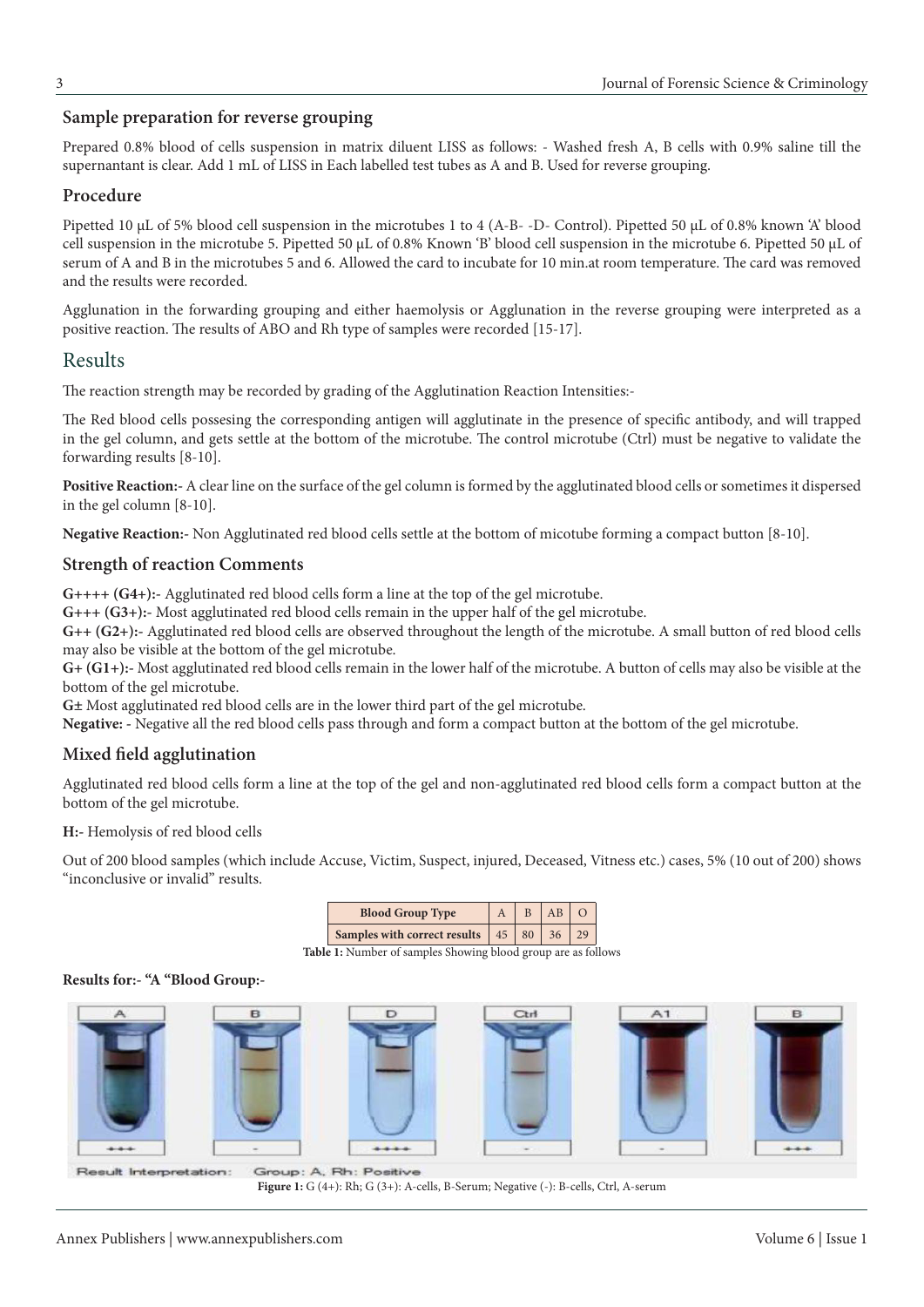Figure 1 shows, G (3+) agglutination reaction in forward A-cells and G (3+) agglutination reaction in reverse grouping B-serum and shows negative reaction for B-cells and A-serum. Hence the blood group is 'An' Rh+.



Group: A, Rh: Positive

**Figure 2:** G (4+): A-cells, Rh, B-Serum; Negative (-): B-cells, Ctrl, A-serum

Figure 2 shows, G (4+) agglutination reaction in forward A-cells and G (4+) agglutination reaction in reverse grouping B-serum, and shows negative, reaction for B-cells and A-Serum. Hence the blood group is 'An' Rh+"



Result Interpretation:

Group: A, Rh: Positive **Figure 3:** G (4+): A-cells, Rh; G (2+): B-Serum; Negative (-): B-cells, Ctrl, A-serum

Figure 3 shows, G (4+) agglutination reaction in forward A-cells and G (2+) agglutination reaction in reverse grouping B-serum, and shows negative, reaction for B-cells and A-Serum. Hence the blood group is 'An' Rh+"

#### **Results for:- "B "Blood Group:-**



Group: B. Rh: Positive Result Interpretation:

**Figure 4:** G (4+): B-cells, Rh, A-Serum; Negative (-): A-cells, Ctrl, B-serum

Figure 4 shows, G (4+) agglutination reaction in forward B-cells and G (4+) agglutination reaction in reverse grouping A-serum, and shows negative, reaction for A-cells and B-Serum. Hence the blood group is 'B' Rh+.

 $\Box$ 









Group: O. Rh: Positive Result Interpretation:

**Figure 5:** G (4+): B cells, Rh; G (2+): A-Serum; Negative (-): A-cells, Ctrl, B-serum

Figure 5 shows, G (4+) agglutination reaction in forward B-cells and G (2+) agglutination reaction in reverse grouping A-serum, and shows negative, reaction for A-cells and B-Serum. Hence the blood group is 'B' Rh+.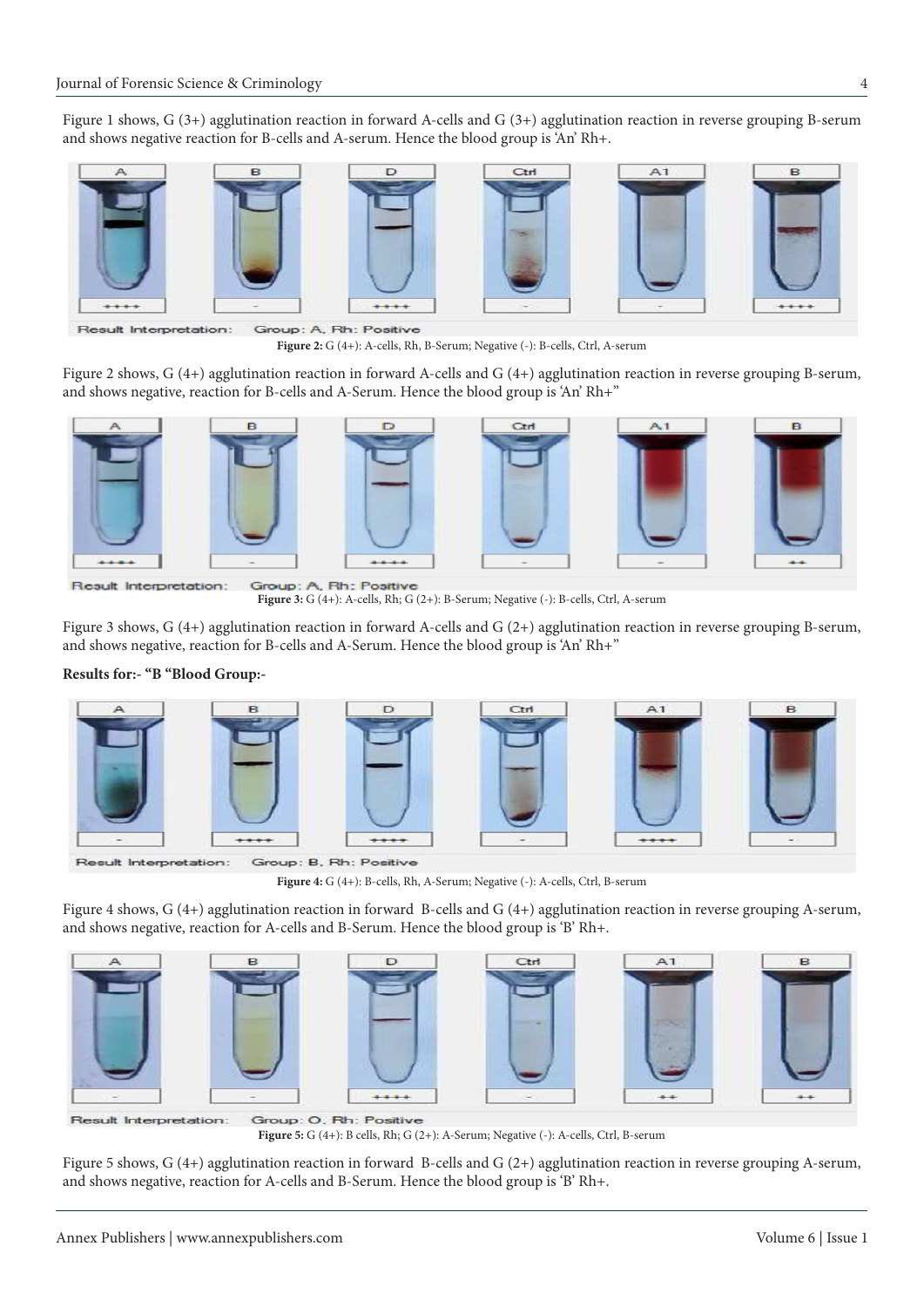

Group: B. Rh: Positive Result Interpretation: **Figure 6:** G (4+): B-cells, Rh; G (1+): A-Serum; Negative (-): A-cells, Ctrl, B-serum

Figure 6 shows, G(4+) agglutination reaction in forward B-cells and G (1+) agglutination reaction in reverse grouping A-serum, and shows negative, reaction for A-cells and B-Serum. Hence the blood group is 'B' Rh+.

#### **Results for:- "AB "Blood Group:-**



Result Interpretation: Group: AB, Rh: Positive

**Figure 7:** G (4+): A-cells, B-cells, Rh; Negative (-): A-serum, B-Serum, Ctrl

Figure 7 shows, G (4+) agglutination reaction in forward A-cells and B-cells and negative agglutination reaction in reverse grouping for A-serum and B-serum. Hence the blood group is 'AB' Rh+.

#### **Results for:- "O "Blood Group:-**



Result Interpretation:

**Figure 8:** G (4+): Rh, A-serum; G (3+): B-Serum; Negative (-): A-cells, B-cells, Ctrl

Figure 8 shows, Negative agglutination reaction in forward A-cells and B-cells and G (4+) agglutination reaction in reverse grouping for A-serum and  $G(3+)$  agglutination reaction for B-serum. Hence the blood group is 'O' Rh+.



**Figure 9:** G (4+): Rh; G (2+): A-serum, B-Serum; Negative (-): A-cells, B-cells, Ctrl

Figure 9 shows, Negative agglutination reaction in forward A-cells and B-cells and G (2+) agglutination reaction in reverse grouping for A-serum and B-serum. Hence the blood group is 'O' Rh+.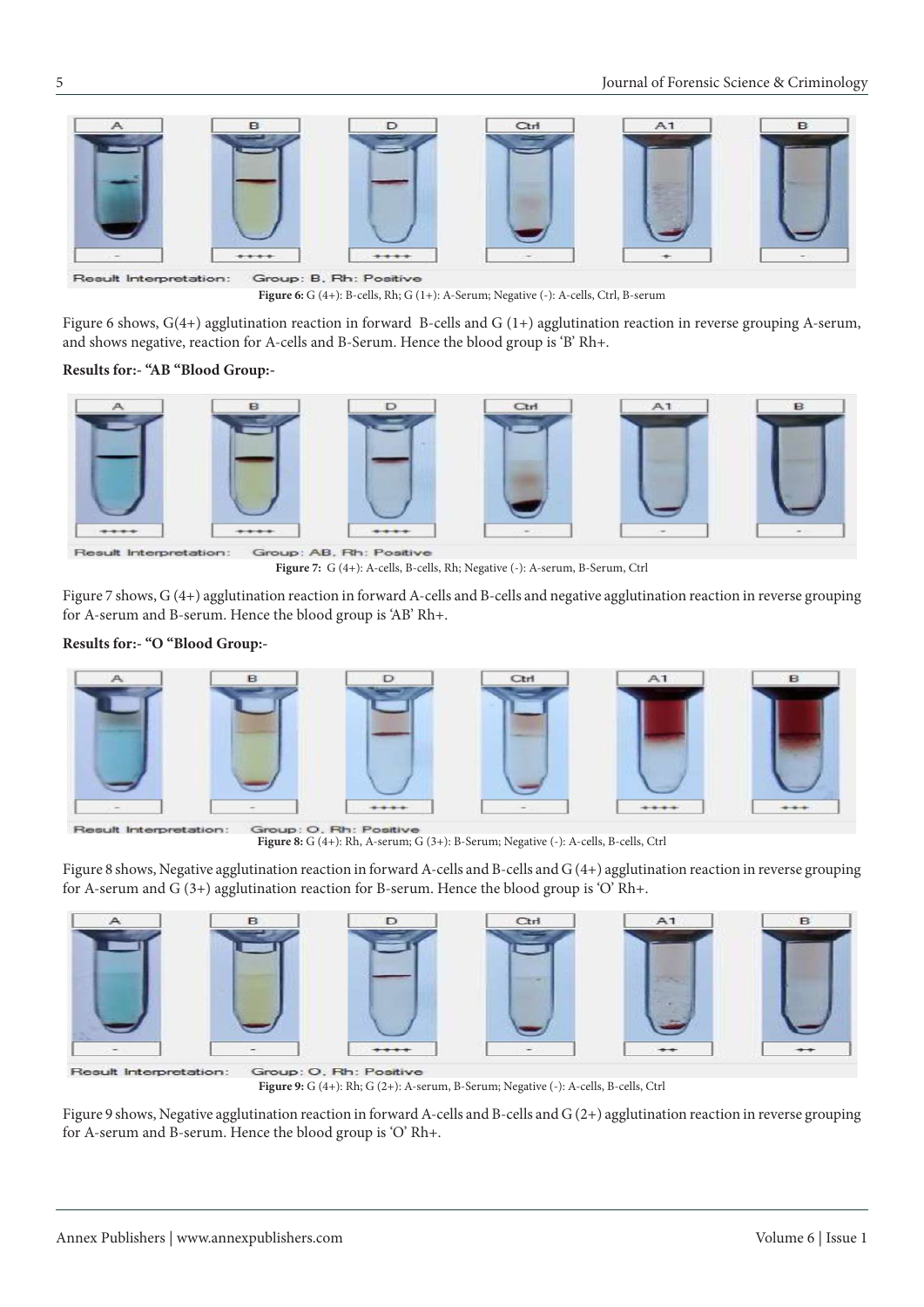

Result Interpretation:

Group: O. Rh: Positive **Figure 10:** G (4+): Rh, A-serum; G (2+): B-Serum; Negative (-): A-cells, B-cells, Ctrl

Figure 10 shows, Negative agglutination reaction in forward A-cells and B-cells and G (4+) agglutination reaction in reverse grouping for A-serum and G (2+) agglutination reaction for B-serum. Hence the blood group is 'O' Rh+.



Result Interpretation:

Group: O. Rh: Positive **Figure 11:** G (4+): Rh; G (2+): A-serum, B-Serum; Negative (-): A-cells, B-cells, Ctrl

Figure 11 shows, Negative agglutination reaction in forward A-cells and B-cells and G (2+) agglutination reaction in reverse grouping for A-serum and B-serum. Hence the blood group is 'O' Rh+.



Result Interpretation:

Group: O. Rh: Positive

Figure 12: G (4+): Rh; G (3+): A-serum, B-Serum; Negative (-): A-cells, B-cells, Ctrl

Figure 12 shows, Negative agglutination reaction in forward A-cells and B-cells and G (3+) agglutination reaction in reverse grouping for A-serum and B-serum. Hence the blood group is 'O' Rh+.











Group: O, Rh: Positive Result Interpretation:

**Figure 13:** G (4+): Rh; G(2+): B-Serum; G(1+): A-serum; Negative(-): A-cells, B-cells, Ctrl

Figure 13 shows, Negative agglutination reaction in forward A-cells and B-cells and G (2+) agglutination reaction in reverse grouping for A-serum and  $G(1+)$  agglutination reaction for B-serum. Hence the blood group is 'O' Rh+.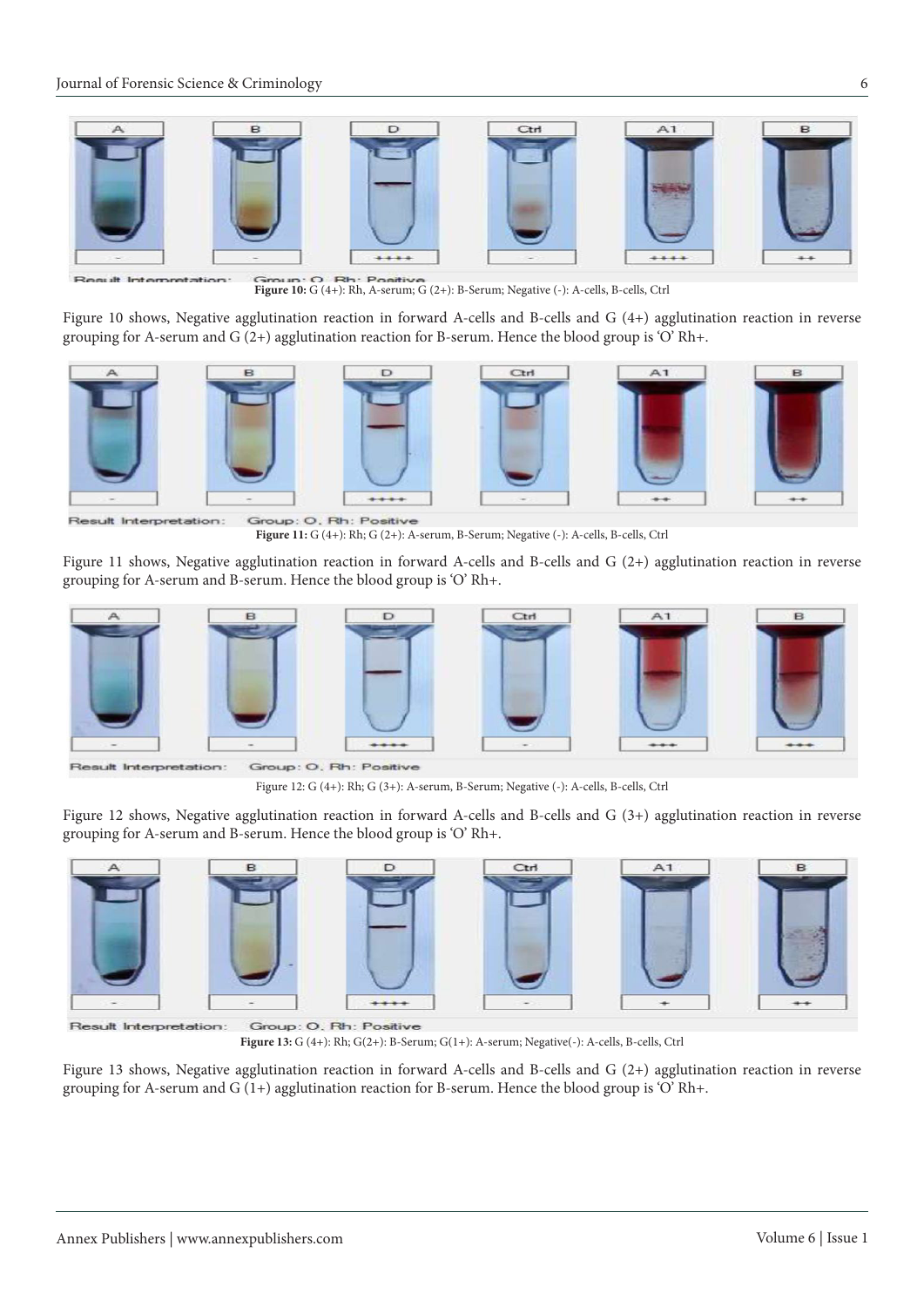#### **Results for:- "Inconclusive "Blood Group:-**



**Figure 14:** G (4+): A-cells, B-cells, Rh Ctrl; G (3+): A-serum, B-Serum

Figure 14 shows, G (4+) agglutination reaction in forward A-cells and B-cells and G (3+) agglutination reaction in reverse grouping for A-serum and B-serum. Hence the blood group is cannot be concluded.



Remarks: invalid

**Figure 15:** G (4+): Rh, A-serum, B-Serum; G (3+): Ctrl; G (2+): B-Cells; Negative(-): A-Cells

Figure 15 shows, G (2+) agglutination reaction in forward B-cells and negative agglutination reaction A-cells and G (4+) agglutination reaction in reverse grouping for A-serum and B-serum. Hence the blood group is cannot be concluded.



**Figure 16:** G (4+): B-Cells, Rh; G (3+): A Serum; Negative (-): A-Cells, Ctrl, B-serum

Figure 16 shows, G (4+) agglutination reaction in forward B-cells and negative agglutination reaction A-cells and G (3+) agglutination reaction in reverse grouping for A-serum and negative agglutination reaction for B-serum. Hence the blood group is cannot be concluded



Remarks: invalid

**Figure 17:** G (4+): A-Cells, B-Cells, Rh, Ctrl, A-serum, B-Serum

Figure 17 shows, G (4+) agglutination reaction in forward A-cells and B-cells and G (4+) agglutination reaction in reverse grouping for A-serum and B-serum. Hence the blood group is cannot be concluded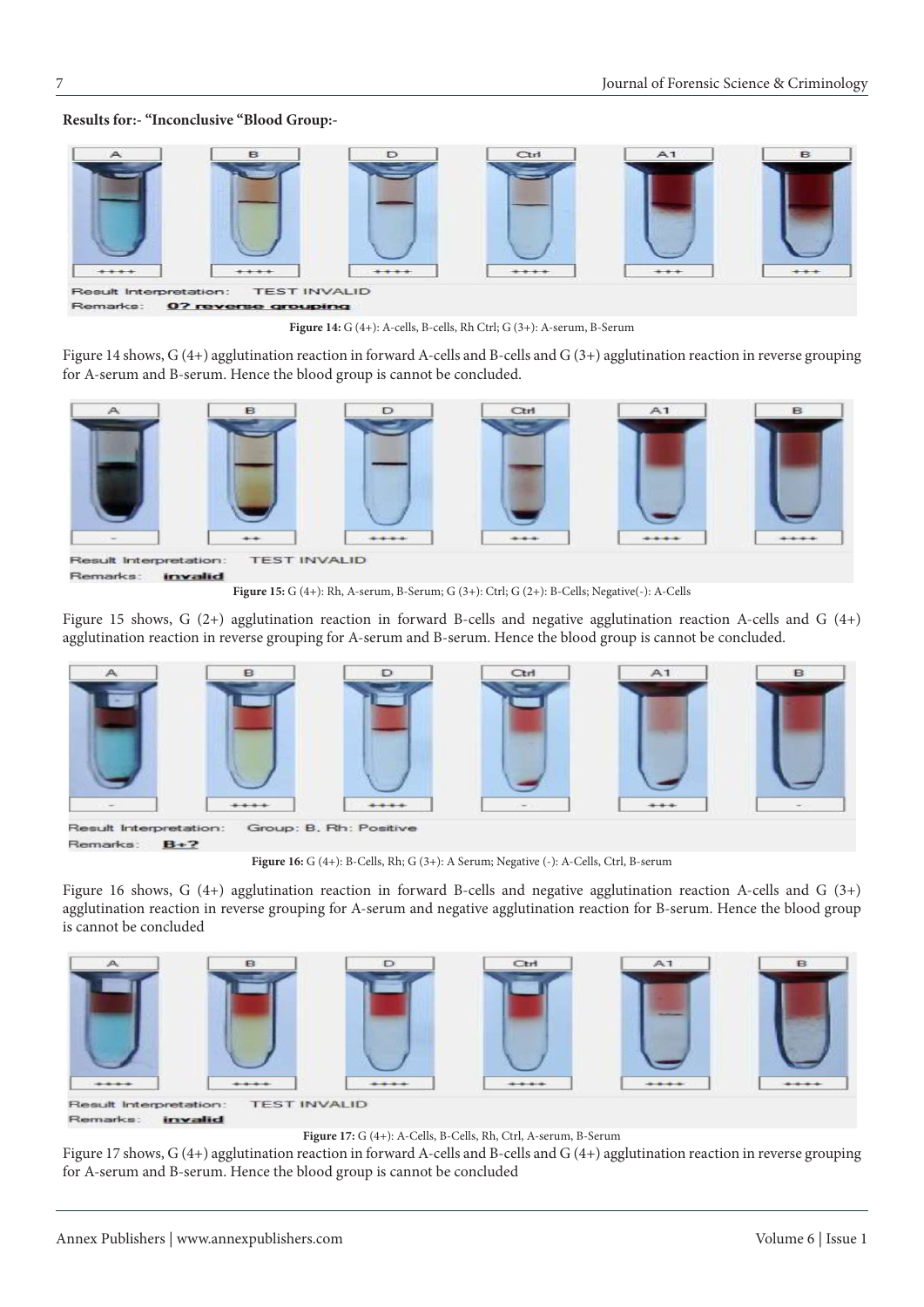## Discussion

This study presents number of advantages of blood grop cross matching by using Matrix gel card method over routine spin tube method. The hemagglutination in positive wells was strong, so that they were easily seen with the naked eye.

The ideal condition for the agglutination reaction for blood group type "A" is Figure 2, for blood group type "B" is Figure 4. For blood group type "AB" is Figure 7, for blood group type "O" is Figure 12. It was observed that Figure 1 shows G (3+), reaction and Figure 3 shows G (2+) reaction, but when these samples were preocessed, the correct reaction for reverse (Serum) grouping was some times observed difficult to conclude. Similarly the results of samples in Figure 5, Figure 6, Figure 14 shows  $G(2+)$ ,  $G(1+)$ ... etc reaction and but when these samples were preocessed with routine spin tube method, the very poor agglutination reaction was observed.

Figure 15, Figure 16, Figure 17, and Figure 18 shows the inconclusive or invalid results by both routine spin tube method, and Matrix gel card method.

In our study it was observed that 5% (10 samples out of 200) samples which showed invalid/ Haemolysed / Inconclusive results by our routine spin tube method, was giving correct agglutination by gel card technique. Which is coated in the studies by Kaur R, Rumsey DH, and Malyska H. *et.al*?

It wass observed that Matrix gel card test is better than Spin saline tube method because of its simplicity, stability of results, better handling, long time recorded, dispensation of controls with comparable sensitivity and specificity which is follow with this study (Col *et al.*, 2008).

As the Matrix gel test uses an increased serum to cell ratio and there is no need of wash phase, thus reducing possibility of elution of weakly bound antibodies hence the false positive screens of results were reduced using the matrix gel test system. (Bromilow *et al*, 1992).

Matrix gel card test results remain stable within the gel, allowing rereading and it can be photocopied. The disposal of plastic cards is also very easy, which increases standardisation of laboratory techniques and introduces more objective reading of agglutination reaction. (Bromilow *et al,* 1992).

The blood group antigens for ABO and Rh factor were detected upto 12 Months. The number of non-specific anti bodies and false positive sereens of results were reduced using matrix gel system.

## Conclusion

From above observations it was concluded that the Matrix gel card technique is more suitable and less time consuming. The results are more stable can be recorded after long time.The test can be carried out with very small sample. In conclusion Matrix gel card test has been shown to be very efficient in forensic fields to get the blood group from the blood samples of Accuse, Victim, injured, Complainer Consisting of Male and Female.

## Acknowledgment

Author thanks to Director General (Legal & Technical) Home Dept. Govt. of Maharashtra and Forensic Science Lab Laboratory, Mumbai, for the facilities to do this analysis.

## References

1. Lapierre Y (1998) Proceedings of XX Congress of the International Society of Blood Transfusion Society. British Blood Transfusion Society; Manchester, UK.

[2. Lapierre Y, Rigal D, Adam J, Josef D, Meyer F, et al. \(1990\) "The gel test: A new way to detect red cells antigen - antibody eactions." Transfusion. 30: 109-13.](https://www.ncbi.nlm.nih.gov/pubmed/2305438)

[3. Leitch K, Forrest A, Mitchell R \(1993\) "A preliminary trial of the gel test for blood group serology." Br J Biomed Sci 50: 64-6.](https://www.ncbi.nlm.nih.gov/pubmed/8032297)

[4. Mollison PL \(1993\) Blood Transfusion in Clinical Medicine \(9th Edn\) Blackwell Scientific Publications, USA.](https://www.abebooks.com/servlet/BookDetailsPL?bi=22480091856&searchurl=tn%3Dblood%2Btransfusion%2Bin%2Bclinical%2Bmedicine%26sortby%3D17%26an%3Dmollison%2Bp&cm_sp=snippet-_-srp1-_-title3)

[5. Novaretti MCZ, Jeus ES \(1994\) Evaluation of a gel test system for the detection of transplacental haemorrhage. Transfusion 34: S110.](https://bit.ly/2Pp0LkT)

[6. Kaur R, Kakkar N, Dhanoa J \(2003\) "Use of gel-based DiaMed-ID microtyping system for cross matching enhances sensitivity." Indian J Pathol Microbiol 46:](https://www.ncbi.nlm.nih.gov/pubmed/15025357)  617-20.

[7. Rumsey DH, Ciesielski DJ \(2000\) "New protocols in serological testing: A review of techniques to meet today's challenges. "Immunohematology 16: 131-7.](https://www.ncbi.nlm.nih.gov/pubmed/15373603)

[8. Malyska H, Weiland D \(1994\) "The gel test." Lab Med 25: 81-5.](https://academic.oup.com/labmed/article-abstract/25/2/81/2659118?redirectedFrom=PDF)

[9. Novaretti MC, Silveira EJ, Filho EC, Dorlhiac-Llacer PE, Chamone DA \(2000\) "Comparison of tube and gel technique for antibody identification." Immunohe](https://www.ncbi.nlm.nih.gov/pubmed/15373604)matology 16: 138-41.

[10. Bromilow IM, Adams KE, Hope J, Eggington JA, Duguid JK \(1991\) "Evaluation of the ID gel test for antibody screening and identification." Transfus Med 1:](https://www.ncbi.nlm.nih.gov/pubmed/9259842)  159-61.

[11. Bromilow IM \(1992\) Gel Techniques in blood group serology. Med Lab Sci. 49: 129-32.](https://www.ncbi.nlm.nih.gov/pubmed/1487976)

[12. Cate JC 4th, Reilly N \(1999\) "Evaluation and implementation of the gel test for indirect antiglobulin testing in a community hospital laboratory." Arch Pathol](https://www.ncbi.nlm.nih.gov/pubmed/10420225)  Lab Med 121: 693-7.